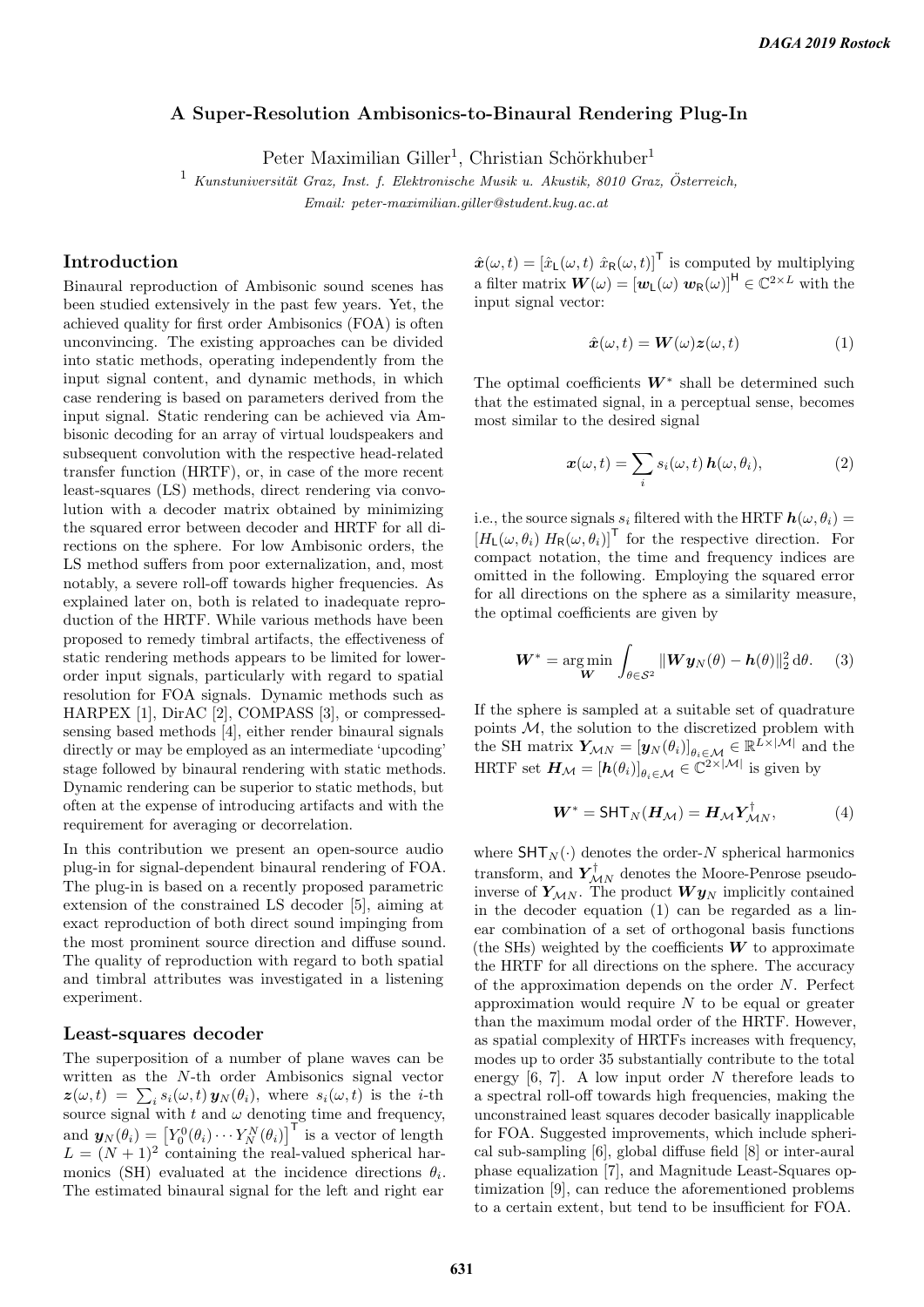# Implemented Method

Our implementation is based on the recently proposed Linearly and Quadratically Constrained Least-Squares (LQC-LS) approach [5]. In addition to minimizing the least-squares error on the sphere, two constraints are imposed upon the optimization problem in order to yield an accurate reproduction of both direct and diffuse sound. We model a sound field in the Ambisonics domain

$$
z = z_{\text{dir}} + z_{\text{diff}} \tag{5}
$$

with limited order  $N$  as the superposition of a direct component  $z_{\text{dir}} = s y_N(\theta_0)$  corresponding to a single plane wave s coming from the direction of arrival  $\theta_0$  (DOA), and a diffuse component  $z_{diff}$ . Similarly, the binaural signal

$$
x = x_{\text{dir}} + x_{\text{diff}} \tag{6}
$$

is modeled as the superposition of a direct component  $x_{\text{dir}} = s h(\theta_0)$  and a diffuse component  $x_{\text{diff}}$ . The estimated binaural signal

$$
\hat{\boldsymbol{x}} = \boldsymbol{W}(\theta_0) \, \boldsymbol{z} \tag{7}
$$

is obtained by multiplication of the Ambisonic signal with the direction-dependent decoder matrix  $W$ . A plane wave from direction  $\theta_0$  is encoded correctly with respect to the HRTF if  $\hat{x}_{dir} = x_{dir}$  holds. With  $x_{dir} = s h(\theta_0)$  for the desired and  $\hat{x}_{\text{dir}} = sW y_N(\theta_0)$  for the estimated binaural signal, a linear constraint on  $W$  is attained:

$$
\mathbf{W}\mathbf{y}_N(\theta_0) = \mathbf{h}(\theta_0) \tag{8}
$$

For correct encoding of the diffuse component, the diffuse field energy and the inter-aural coherence of the estimated signal  $\hat{x}$  should match with the desired signal x. These parameters are captured by the auto-covariance matrices of the signals. The authors of [5] show that a matrix  $\boldsymbol{W}$  can be found which transforms the covariance matrix  $C<sub>z</sub>$  of the input signal to the desired output covariance matrix:

$$
WC_z W^{\mathsf{H}} = C_x \tag{9}
$$

Assuming that the direct component is not correlated with the diffuse component, this can be achieved with a second, quadratic constraint

$$
WW^{\mathsf{H}} = C_h,\tag{10}
$$

where  $C_h$  is the diffuse field covariance matrix of the HRTF set. Since the solution to these constraints is not necessarily unique, the remaining degrees of freedom are used to minimize the mean squared error for all directions on the sphere analogously to (3) subject to the linear and quadratic constraints (8) and (10).

#### Precomputation of the filter weights

The decoder requires knowledge of the DOA within each frequency band. Accordingly, the optimization problem would need to be solved for each time-frequency bin. To reduce the amount of computations at runtime, the filter weights are precomputed offline for a dense set of

directions, transformed to the SH domain, and stored in an HDF5 file. The SH domain representation of the weights is given by

$$
\mathbf{W}_{nm} = \int_{\theta \in \mathcal{S}^2} \mathbf{W}(\theta) Y_n^m(\theta) d\theta \tag{11}
$$

and the estimated binaural signal can be computed at the expansion order Q with

$$
\hat{\boldsymbol{x}} = \sum_{n=0}^{Q} \sum_{m=-n}^{n} \boldsymbol{W}_{nm} Y_n^m(\theta_0) \boldsymbol{z},
$$
\n(12)

where the DOA  $\theta_0$  is estimated based on the intensity vector. While the closed-form solution in [5] might also be feasible in real-time, decoupling the optimization from the rendering step brings the advantage of being able to use arbitrary SH-domain weights for rendering in principle. The convenience of the SH representation in comparison to a look-up table is that it does not require explicit interpolation or quantization of the DOA. Furthermore, order truncation may allow for a trade-off between reproduction quality and computational cost if appropriate. Evaluation of the SHs is implemented in an efficient way using pre-factored expressions [10].

# Processing of sparse HRTFs

Precomputation of the decoding weights requires evaluating the HRTFs for all directions over the sphere. HRTF interpolation can be performed conveniently using a highorder SHT of the measured HRTF set. However, the number or distribution of sampling points used in the measurement procedure does not always allow for robust computation of the expansion coefficients up to high orders. This is often the case for human subjects where the measurement has to be performed within reasonable time and certain angles are difficult to cover (usually the area beneath the listener). A typical example is shown in Fig. 1. The sound sources were located on an arc rotated around the inter-aural axis. The measurement grid is less dense at lateral positions, and the area around the south pole is not covered at all. Fig. 1 (*left*) shows the magnitude of the right ear at 1 kHz. The SHT of an HRTF  $\mathbf{H} = [\mathbf{h}(\theta_i)]_{\theta_i \in \mathcal{M}}$  can be computed using the LS method via multiplication with the pseudo-inverse  $Y_N^{\dagger}$ of the SH matrix  $\mathbf{Y}_N = [\mathbf{y}_N(\theta_i)]_{\theta_i \in \mathcal{M}}$ . In case of inappropriate sampling,  $Y_N^{\dagger}$  may be ill-conditioned for high orders  $N$ , leading to numerical instability. The inverse



Figure 1: Left to right: Interpolated magnitude at 1 kHz (right ear) of: the original HRTF, the iSHT of the original data, and the iSHT of the complemented data.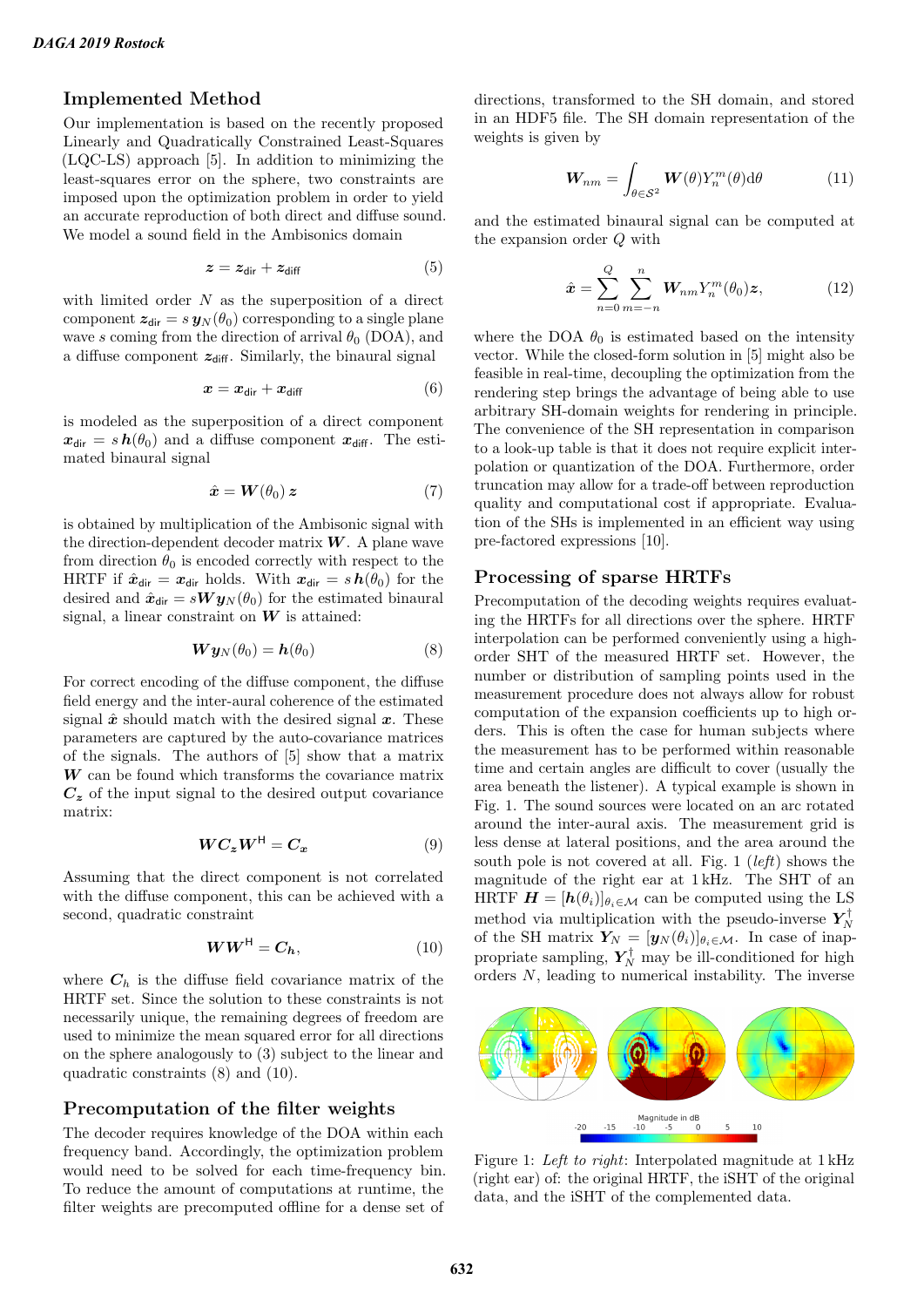SHT (iSHT) of the original data at order  $N = 20$  shown in Fig. 1 (*center*) exhibits excessive levels in the sparsely covered areas. One possible approach is to regularize the least squares fit as shown in [11], but this method is likely to reduce the accuracy at the existing data points. The authors of [12] propose to first use a non-regularized low-order SH approximation to generate additional data points for missing directions. After complementing the HRTF set with the new samples, a higher-order SHT can be performed on the combined set. While, naturally, this method can not reconstruct missing data, it ensures numerical stability, has little effect on the measured samples, does not lead to severe artifacts in the unknown regions, and is computationally cheap. In our present implementation, the complementary positions are determined by comparison with a spherical  $t$ -57 design. New data points are generated at every coordinate further away than 3◦ from any of the available points. As Fig.  $1(c)$  (right) shows, the magnitude of the complemented data is plausible in the unknown regions, and the original values are not noticeably altered.

# Listening Experiment

We evaluated the present implementation of the LQC-LS method in a listening experiment. We created a virtual sound scene using Ambisonic room impulses (ARIRs) of a simulated room with volume  $V = 479 \,\mathrm{m}^3$ , reverberation time  $T_{30} = 1.4$  s, and, accordingly, a critical distance of  $r_c \approx 1 \,\mathrm{m}$ . The sound scene consisted of two speakers simultaneously speaking. Two different anechoic speech signals were convolved with the ARIRs of omni-directional sources located at a distance of  $r = 3r_c$ and at the angles  $\varphi = \{90^\circ, -30^\circ\}$ . We manipulated the direct-to-reverberant energy ratio (DRR) in order to create the following three conditions:  $(i)$  anechoic condition, created by removing the reverberant part of the ARIRs  $(DRR \rightarrow \infty)$ , (*ii*) moderate reverberation with  $DRR = 0$  dB as expected at distance  $r_c$ , created by damping the reverberant part by  $6 dB$ , and  $(iii)$  strong reverberation with  $DRR = -6$  dB corresponding to  $3r_c$ using the unmodified ARIRs. Conditions with multiple sources and varying reverberation were chosen because methods relying on DOA estimation in the time-frequency domain tend to be sensible regarding DOA fluctuations. A reference signal rendered with order  $N = 35$  using the LS method was compared with different binaural signals in a MUSHRA-like test with hidden reference and two anchors. We compared the LQC-LS decoder with SH-domain weights using SH orders  $Q = 20$  and  $Q = 10$ (considered sufficient), and  $Q = 3$  (considered insufficient). Furthermore, the Magnitude Least-Squares (MagLS) decoder [9] was compared as a state-of-the-art static rendering method.<sup>1</sup> The unconstrained LS decoder as well as the omni-directional component of the Ambisonics signal (Mono) were used as anchors. All stimuli except for the reference were generated with first-order input signals and Neumann KU-100 HRTFs with 2702 measurement positions [13] were used in the experiment. The experiment

consisted of two parts: the subjects were asked to rate the similarity to the reference  $(i)$  regarding the reproduction of space ('externalization, distance, and direction of the sources'), and *(ii)* regarding the reproduction of *sound* ('sound color and quality of reproduction') on a scale from 0 to 100, where 100 corresponds to identical, 50 to different, and 0 to very different. 17 experienced listeners less than 40 years old participated in the experiment.



Figure 2: Median and 95 % confidence intervals of the similarity ratings for combined room conditions.

### Discussion of the results

Fig. 2 shows the median and 95 % confidence intervals of the normalized ratings with all DRR conditions combined.

Reproduction of space. A Wilcoxon signed rank test showed that the differences between all ratings are significant, except for LQC-LS 20 and 10. Both LQC-LS 20 and 10 are rated very similar to the reference. As expected, the order reduction to  $Q = 3$  leads to a lower rating, however, it is still rated higher than the MagLS decoder.

Reproduction of sound. The test showed that all ratings are significantly different except for LQC-LS 20/10, and MagLS. The MagLS decoder is rated much higher compared to the first part, while the rating of LQC-LS 20/10 is still high, but with a downward tendency.

An Analysis of Deviations (ANODE) revealed a significant interaction between the factors DRR and rendering method. Fig. 3 shows the ratings of the two parts for each of the three conditions. It can be observed that the similarity rating of MagLS improves if the DRR is decreased. This is likely caused by different effects: The resolution of direct sound becomes less important in a diffuse sound field while, at the same time, externalization is supported by reverberation. Furthermore, the sound color of the static MagLS decoder optimized for all directions on the sphere can be expected to become more similar to the reference in increasingly diffuse conditions.

While LQC-LS 20/10 is also rated very similar to the reference, there appears to be a slight downward tendency for diffuse conditions. This might be due to the fact, that the increase of diffuse sound leads to an increase of both

<sup>1</sup> Implementation available: https://plugins.iem.at/docs/ plugindescriptions/#binauraldecoder